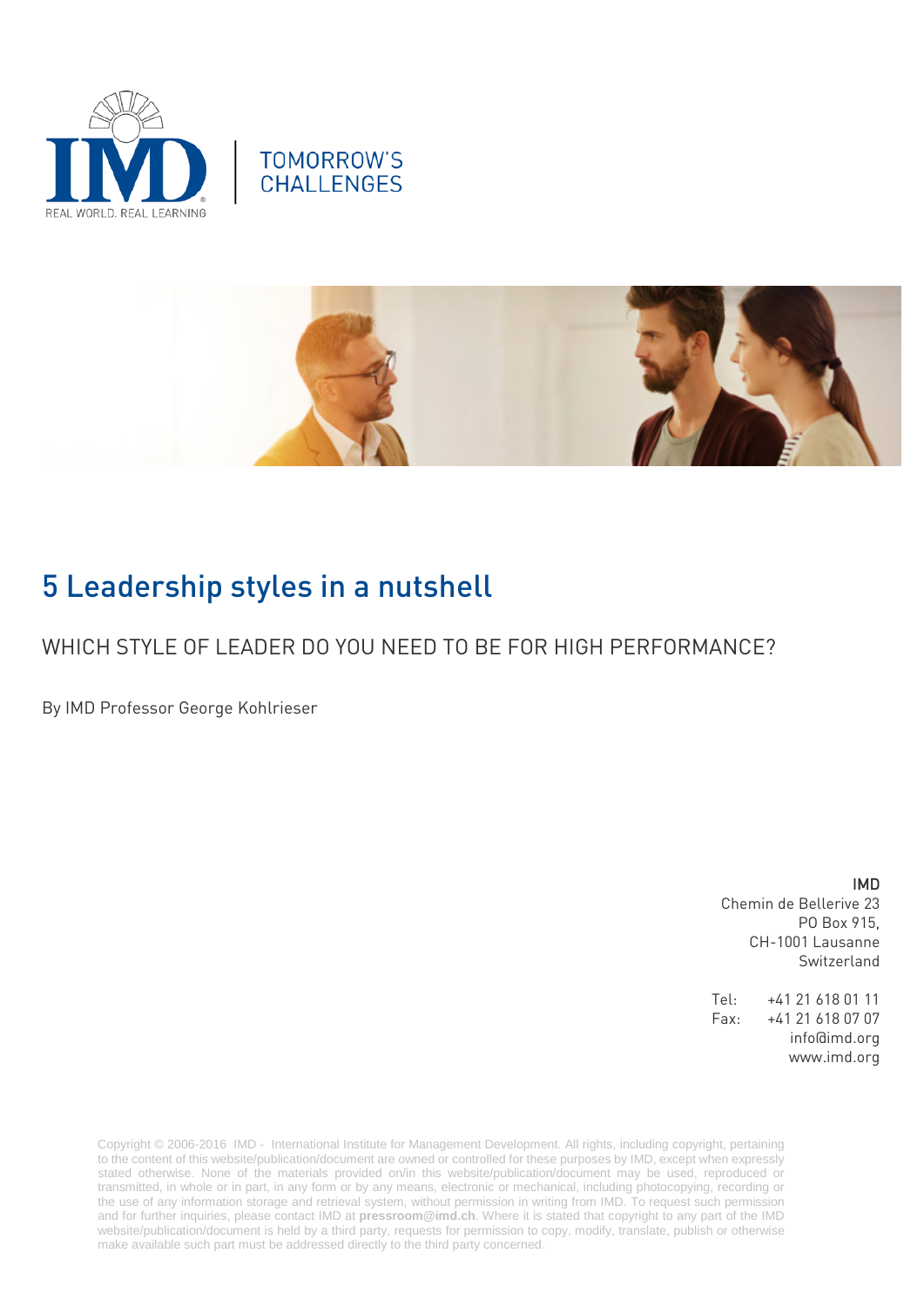Daniel Goleman's work on leadership styles is well-known, and I introduce them in my High [Performance Leadership Program for Senior Executives](http://www.imd.org/executive-education/hpl/leadership-training/description-dates-fees/) and my online based program [Learning](https://www.imd.org/glc/online-business-courses/learning-leadership/)  [Leadership.](https://www.imd.org/glc/online-business-courses/learning-leadership/) Here is a handy explanation of what each style involves and when it can be appropriate to use:

#### **Coercive leadership**

**What is it?** Coercive leadership is a command and control style. It relies on forcing people to do what you tell them, whether they want to or not.

**Does it work?** Yes, however only in the short term. Threats work if you keep upping them; when coercive leaders run out of threats, they can't get things done.

**Should I use it?** In a crisis situation, this style can help kick start or turn around a problem. If you communicate your sense of trust and authenticity, you are unlikely to need to.

#### **Authoritative leadership**

What is it? The ability to inspire others to trust your vision and follow you willingly. It is a strong, positive, visionary style that requires leaders establish a strong bond based on trust.

**Does it work?** Yes. People will follow an authoritative leader because they trust the bond between them. It's one of the reasons that this leadership style, not the coercive style, is promoted within the military – counterintuitive as this may seem. It is a critical leadership style when a new vision is required or a clear direction is needed.

**Should I use it?** Yes. It is the best way for leaders to unleash high performance in others over the long term.

#### **Affiliative leadership**

**What is it?** Affiliative leaders focus on harmony and put people first. It is a leadership style that shies away from confrontation.

**Does it work?** It's effective in healing wounds in fractured teams and motivating others during stressful periods. Affiliative leaders can struggle to give tough feedback or make hard calls. **Should I use it?** It has positive elements but you need to be able to adopt an authoritative style when a critical approach is needed.

#### **Democratic leadership**

**What is it?** Democratic leaders take everyone's opinion on board so that all decisions are backed by a consensus.

**Does it work?** It can – with some caveats. Giving everyone in a team a chance to participate in every decision simply takes too long; trying to do this can result in terrible bureaucratic slowdown. However, organizations that can streamline the process so that democracy does not impede progress can find it positive.

**Should I use it?** Consider combining elements of this approach with an authoritative style. Teams that trust one another, and their leaders, are willing to allow other people to make decisions on their behalf if and when necessary, but they are also willing to speak up if and when needed.

#### **Pace-setting leadership**

**What is it?** Pace-setting leaders push their people hard by setting stretch goals.

**Does it work?** It depends. It can work to get quick results from a highly motivated team. When combined with empathy and compassion it can be an effective way of developing people; without these characteristics it will have a fundamentally negative effect.

**Should I use it?** Yes, if used in the short term and you are compassionate and empathetic. Otherwise, no.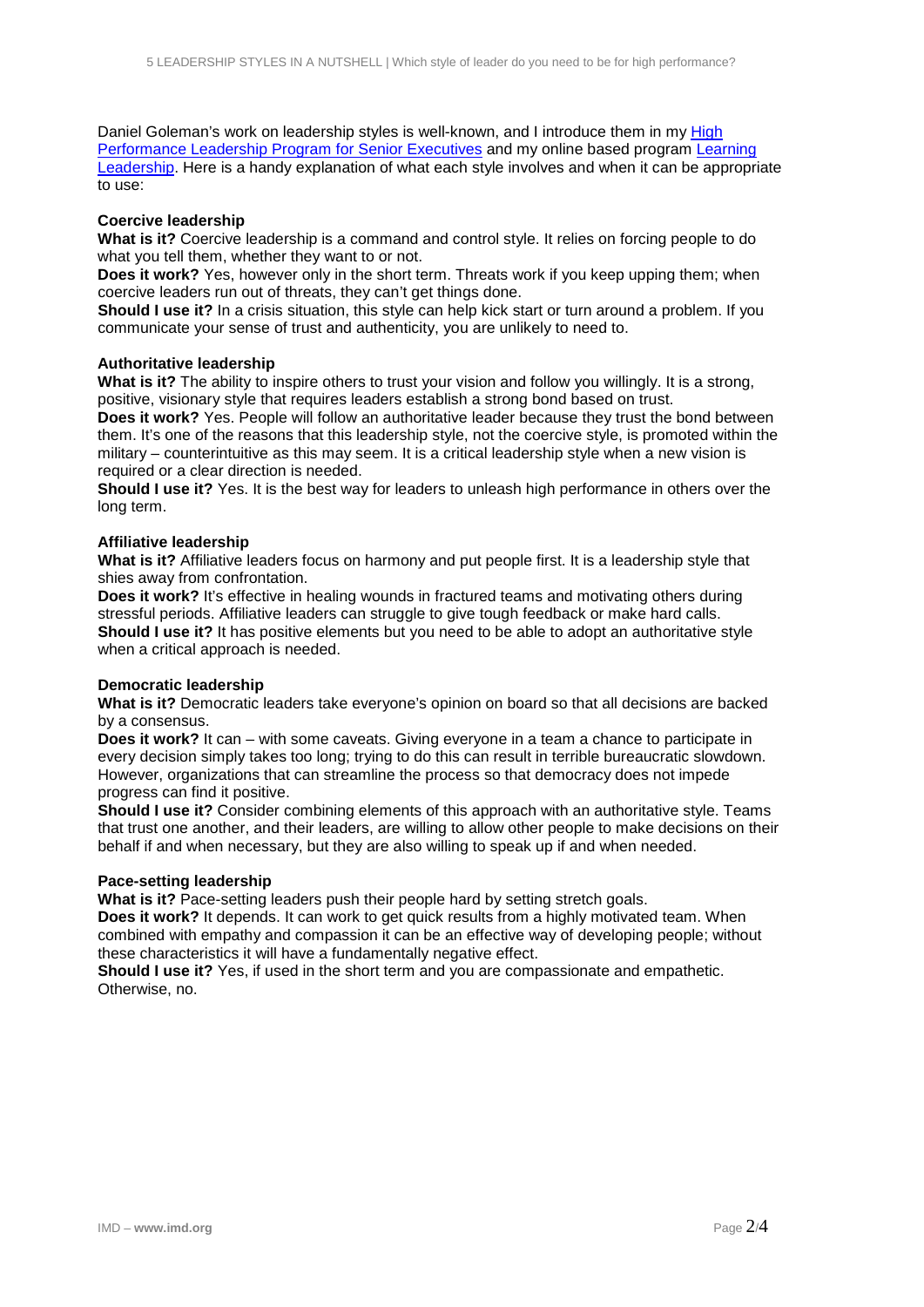Want to find out which leadership style, or which mix of styles, best suits you and your organization?

Learn more about [High Performance Leadership](http://www.imd.org/executive-education/hpl/leadership-training/description-dates-fees/) or Learning Leadership, two programs run by IMD Professor George Kohlrieser.

*[George Kohlrieser](http://www.imd.org/about/facultystaff/kohlrieser.cfm) is a Professor of Leadership and Organizational Behavior at IMD, where he directs the [High Performance Leadership \(HPL\),](http://www.imd.org/executive-education/hpl/leadership-training/description-dates-fees/) [Advanced High Performance Leadership \(AHPL\)](http://www.imd.org/executive-education/ahpl/advanced-leadership-training/description-dates-fees/) and [Learning Leadership](http://www.imd.org/uupload/IMD.WebSite/Oep/ll/Brochure/IMD_LL_Brochure.pdf) programs.*

*Kohlrieser is author of the award-winning bestseller [Hostage at the Table: How Leaders Can](http://eu.wiley.com/WileyCDA/WileyTitle/productCd-0787983845.html)  [Overcome Conflict, Influence Others and Raise Performance,](http://eu.wiley.com/WileyCDA/WileyTitle/productCd-0787983845.html) which was released in audio version by talking book on 24 June 2016.*